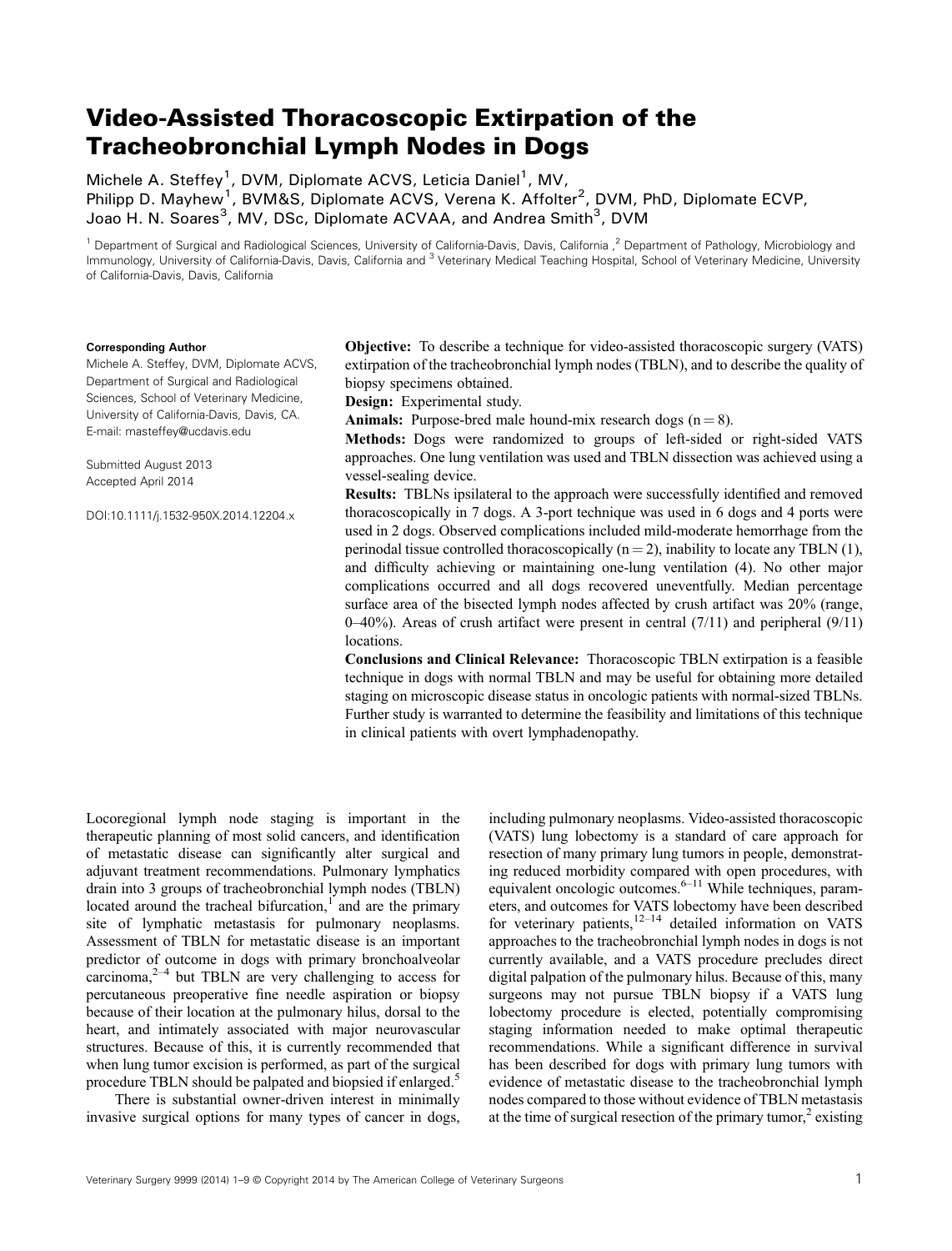data do not differentiate between patients with microscopic metastatic disease and gross metastatic disease. The identification of microscopic metastatic disease during regional lymph node staging has been shown to impact therapeutic recommendations and outcome in human lung cancer patients,<sup>15</sup> but we are only at the beginning of characterizing the best approaches for dogs. A safe and effective minimally invasive approach to the TBLN could improve staging in canine lung tumor patients, allowing earlier detection and possibly earlier treatment of metastatic disease.

We hypothesized that the TBLN could be approached thoracoscopically, consistently identified, and an excisional biopsy safely performed by a VATS technique in lateral recumbency. Our purposes were: (1) to develop and describe a minimally invasive approach to the surgical extirpation of TBLN in dogs; (2) to describe any complications of the procedure; and (3) to describe the quality of the biopsy specimens obtained.

## MATERIALS AND METHODS

### Surgical Technique

This study was approved by the Institutional Animal Care and Use Committee (IACUC). Eight healthy, purpose‐bred male hound‐mix research colony dogs were enrolled in this experimental study, and to capture anatomic differences between left and right sided approaches, dogs were randomized to groups of left-sided  $(n=4)$  or right-sided <sup>4</sup> surgical approaches using block randomization. Dogs were anesthetized using a standardized protocol of premedication with morphine (0.3 mg/kg) and atropine (0.02 mg/kg) subcutaneously, induction with propofol (5 mg/kg intravenously [IV] to effect), and maintenance on isoflurane in oxygen to effect. Subcutaneous buprenorphine (0.01 mg/kg every 6–8 hours as needed for 48 hours) and carprofen (2 mg/kg once) were administered for postoperative analgesia.

Dogs were positioned in lateral recumbency according to their randomization group, widely clipped, and aseptically prepared for surgery. In all dogs, attempts were made to induce one‐lung ventilation (OLV) either by use of a double‐lumen endobronchial tube (Rusch™ Robert-Shaw Endobronchial tube, Teleflex Medical, Durham, NC) or an endobronchial blocker (Arndt Endobronchial blocker, Cook Medical, Inc., Bloomington, IN, or Univent<sup>TM</sup>, LMA North America, San Diego, CA). Establishment of OLV was bronchoscopically‐assisted. VATS portals were established in the intercostal spaces with 11.5 mm disposable threaded cannulae (ThoracoportTM, Covidien, Inc., Mansfield, MA). Ports were placed in a variety of configurations; however, in general a camera portal was established at intercostal space 5, with an additional 2–3 portals placed in a triangulating pattern cranial and caudal to the camera portal. The pleural cavity was visually explored using a 5 mm  $\times$  29 cm laparoscope (Hopkins II<sup>TM</sup>, Karl Storz Veterinary Endoscopy, Goleta, CA) and visible lymph nodes were recorded.

Once all portals were established, a laparoscopic Kelly forceps or right‐angle forceps were introduced through the instrument portals to allow manipulation of the pleural tissue. The pleura was incised over the identified TBLN, and the lymph nodes were extirpated with a combination of blunt dissection and sectioning with a vessel‐sealing device (Ligasure, Covidien, Inc.). To minimize tissue trauma, manipulation of the lymph node was performed by grasping perinodal tissue whenever possible. Once dissected free from all attachments, resected lymph nodes were withdrawn from the pleural cavity through 1 of the 11.5 mm cannulae. Thoracic drains were placed to evacuate air from the chest and subsequently removed when negative pleural aspirations were obtained twice in a row, at least 10 minutes apart, and an arterial blood gas sample demonstrated appropriate oxygenation and ventilation variables.

Portal sites were closed by placement of simple interrupted monofilament absorbable sutures in the intercostal musculature, followed by closure of dead space in the subcutaneous layer with monofilament absorbable suture material in an interrupted pattern. An intradermal suture layer of monofilament absorbable suture material and/or interrupted skin sutures of monofilament nylon were placed according to the preference of the surgeon. All dogs were recovered from anesthesia.

TBLN dissection times, port placement, anatomic landmarks, ability to identify other regional LNs, ability to approach the contralateral TBLN, any alterations to dog or table positioning, length and width of resected TBLN, and perioperative complications were recorded.

## Histopathologic Evaluation

Excised TBLN were immersed in 10% buffered formalin, bisected longitudinally, and processed for histopathologic evaluation with hematoxylin and eosin staining. A single pathologist (V.A.) reviewed the morphology of all TBLN specimens. Histologic artifacts were characterized as central (pinch/pressure/crush artifacts affecting larger central areas of the lymph node) or peripheral (pinch/pressure/crush artifacts affecting perinodal tissue, capsule, and the superficial cortex/ paracortex of the lymph node) in location. Identified histologic artifacts were scored according to the following criteria:  $0 = no$  artifact,  $1 = minimal/marginal$  deformation,  $2 =$  mild crush,  $3 =$  moderate crush,  $4 =$  severe crush). When different areas within a central or peripheral region of a given lymph node received a range of scores, the worst score received was assigned to that lymph node as the overall score. Both halves of the cut surface of the bisected TBLN were evaluated, and the total cross‐sectional area of the cut surface of the TBLN affected by histologic artifact was estimated by the reviewing pathologist. Lymph node volumes and surface area of the bisected lymph nodes were calculated by the mathematical formulae for the volume of an ellipsoid  $(4/3\pi \times r1 \times r2 \times r3)$  and surface area of an ellipse  $(\pi \times r1 \times$ r2) based on TBLN measurements after removal from formalin.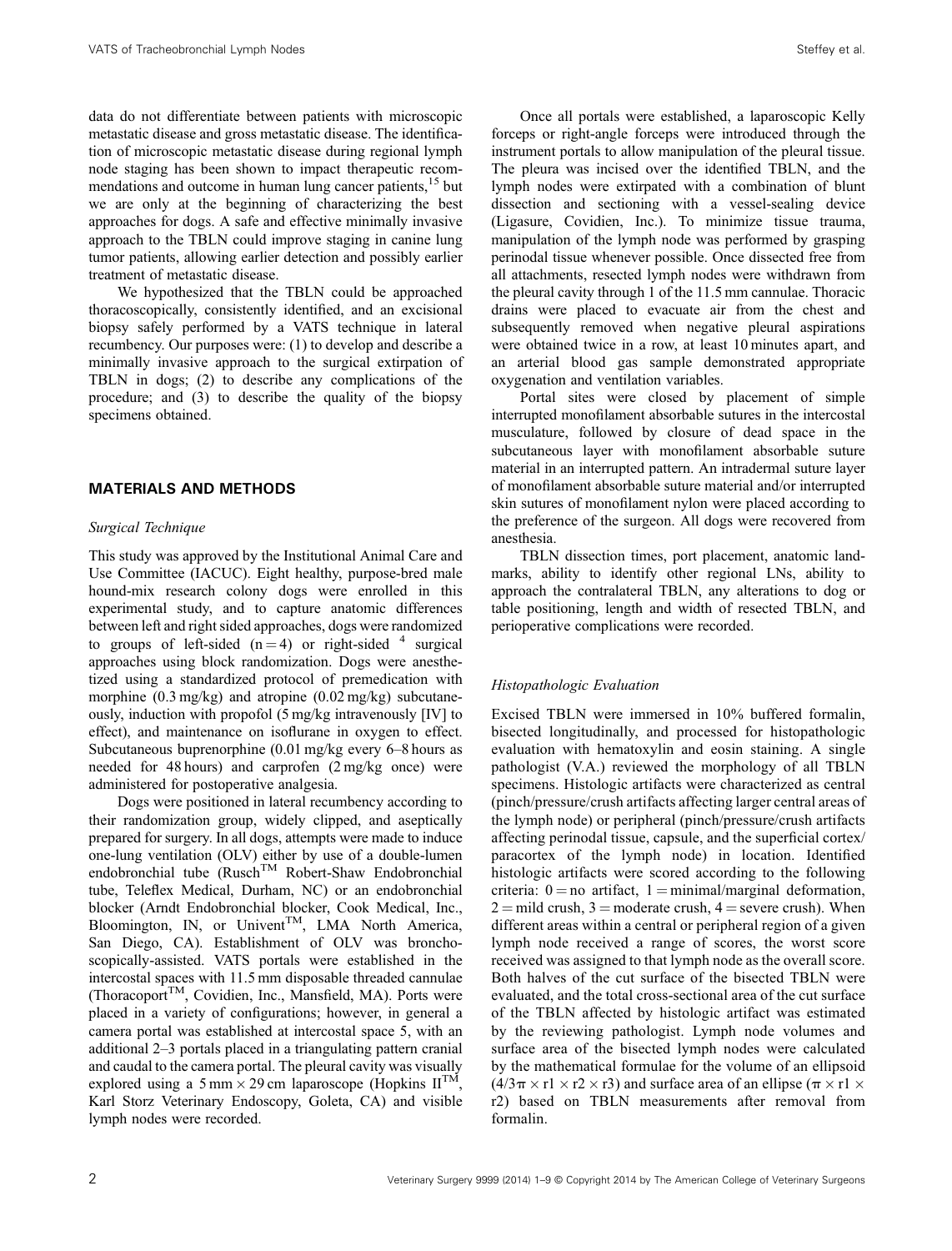## RESULTS

Median dog weight was 21.2 kg (range, 20.2–24.3 kg) and median age was 7 months (range, 6–8 months). All dogs were considered systemically healthy based on the results of physical examination and hematologic evaluation of packed cell volume and serum total protein concentration. OLV was established in 5 dogs using an endobronchial blocker and by use of a double lumen endotracheal tube in 3 dogs (Table 1).

### Surgical Findings

TBLN were successfully identified in 4/4 right‐sided approaches and 3/4 left‐sided approaches. There were no major perioperative complications and TBLN were successfully removed in all dogs in which they were identified. Subjectively, the best portal configuration for approach to the hilus was at intercostal spaces 3, 5, and 7 or 8, with the caudal portal placed slightly dorsal to the other portals (Fig 1). A table tilt of  $15^{\circ}$ from lateral toward the operator was needed to facilitate lung retraction in 6 dogs.

The left TBLN was not identified in 1/4 dogs undergoing a left-sided approach. In 3/4 dogs, the left TBLN was identified from a left-sided approach, dorsal to the bronchus and left pulmonary artery and ventral to the aorta; the contralateral TBLN was not identified (Fig 2). The left branch of the vagus nerve was also identified in close proximity to the left TBLN. Median dissection time for the 3 identified left TBLN was 13 minutes (range, 7–50 minutes). Median measured length of extracted left TBLN was 16 mm (range, 9–17 mm) and median width was 6 mm (range, 3–8 mm).

In 4/4 dogs, the right TBLN was identified from a rightsided approach, caudal to the vertical portion of the azygos vein, dorsocranial to the cranial lobar bronchus; the contralateral TBLN could not be identified (Fig 3). Median dissection time for right TBLN was 12.5 minutes (range, 10–26 minutes). Median measured length of extracted right TBLN was 11 mm (range, 8–17 mm) and median width was 7.5 mm (range, 4–14 mm).

We attempted to identify the central TBLN in all 8 dogs; however, the 4/8 central TBLN that were identified were identified from a right‐sided approach, ventral to the horizontal portion of the azygos vein, dorsocaudal to the caudal lobar bronchus (Fig 3). During the initial 2/4 central TBLN dissections it was thought that the TBLN was removed in its entirety, but upon inspection while it did not appear that there was parenchymal transection, the lymph node did not have the described bi-lobed appearance of the central TBLN.<sup>1</sup> In the subsequent 2 dissections, with traction the entire bi‐lobed central TBLN could be seen within the mediastinum, although it narrowed to a very thin tubular isthmus, with an appearance more consistent of 2 separate lymph nodes connected by a short lymphatic vessel. The central TBLN was amputated at this isthmus in these subsequent dissections, and grossly there was no apparent parenchymal transection. The central TBLN was not identified from the left‐sided approach in any of the 4 dogs in which a left‐sided approach was performed, and exploration

of this region from the left was limited by the position of the esophagus.

Median dissection time of the 4 central TBLNs was 11 minutes (range, 5–14 minutes). Median measured length of extracted central TBLN was 13 mm (range, 9–20 mm) and median width was 3.5 mm (range, 3–6 mm). The right branch of the vagus nerve was observed in close proximity to the right and central TBLN. Other regional lymph nodes were observed in 7 dogs and included sternal lymph nodes in 6 dogs (median  $= 1$ ; range 0–2), cranial mediastinal lymph nodes in  $7/8$  dogs (median = 1; range, 0–3), and intercostal lymph nodes in 1 dog (median  $= 0$ ; range, 0–2). Observed complications associated with this procedure included: mild‐moderate hemorrhage from the perinodal tissue during dissection that was controlled thoracoscopically  $(n = 2)$ , inability to locate any TBLN (1), and difficulty achieving or maintaining OLV (4).

No dogs had postoperative signs of voice change, stridor, labored breathing, or exercise intolerance that might be associated with laryngeal paralysis secondary to iatrogenic recurrent laryngeal nerve damage during dissection. Postoperative laryngeal examinations were performed on 6 dogs before recovery from anesthesia, and demonstrated normal laryngeal function in all dogs. Two dogs did not have laryngeal examination because of relatively rapid anesthetic recoveries; however, no subsequent clinical signs (e.g., voice change, stridor, exercise intolerance) that might be attributed to laryngeal paralysis were noted with clinical follow‐up of several months. All dogs recovered uneventfully from anesthesia and thoracostomy tubes were removed within 2 hours of extubation.

## Histopathology

All extirpated TBLN were available for histologic evaluation (Table 1). Extirpated TBLN had a wide range of sizes, with calculated TBLN volumes ranging from 176 to 5024 mm<sup>3</sup>. Of 11 TBLN, 10 had at least some minor histologic artifact (Figs 4 and 5), 7 had central artifacts, and 9 had peripheral artifacts. The median central artifact score for all TBLN was 2 (range, 0–3), and median peripheral artifact score for all TBLN was 2 (range, 0–3). For all TBLN, the median percentage of surface area of the cut surface of the lymph nodes identified as affected by histologic artifact was 20% (range, 0–40%).

## **DISCUSSION**

We report a minimally invasive technique for excisional biopsy of the TBLN, which could be used for evaluation of nodal metastasis in dogs with pulmonary or other intrathoracic neoplasia, and have described histologic artifacts associated with this method of biopsy in normal lymph nodes. Primary lung tumors are highly aggressive and tend to metastasize to the TBLN and other lung lobes.<sup>5</sup> A very important prognostic factor in dogs with solitary lung tumors is regional lymph node involvement. $2-4$  However, most previous studies defined lymph node involvement by the presence of visible or palpable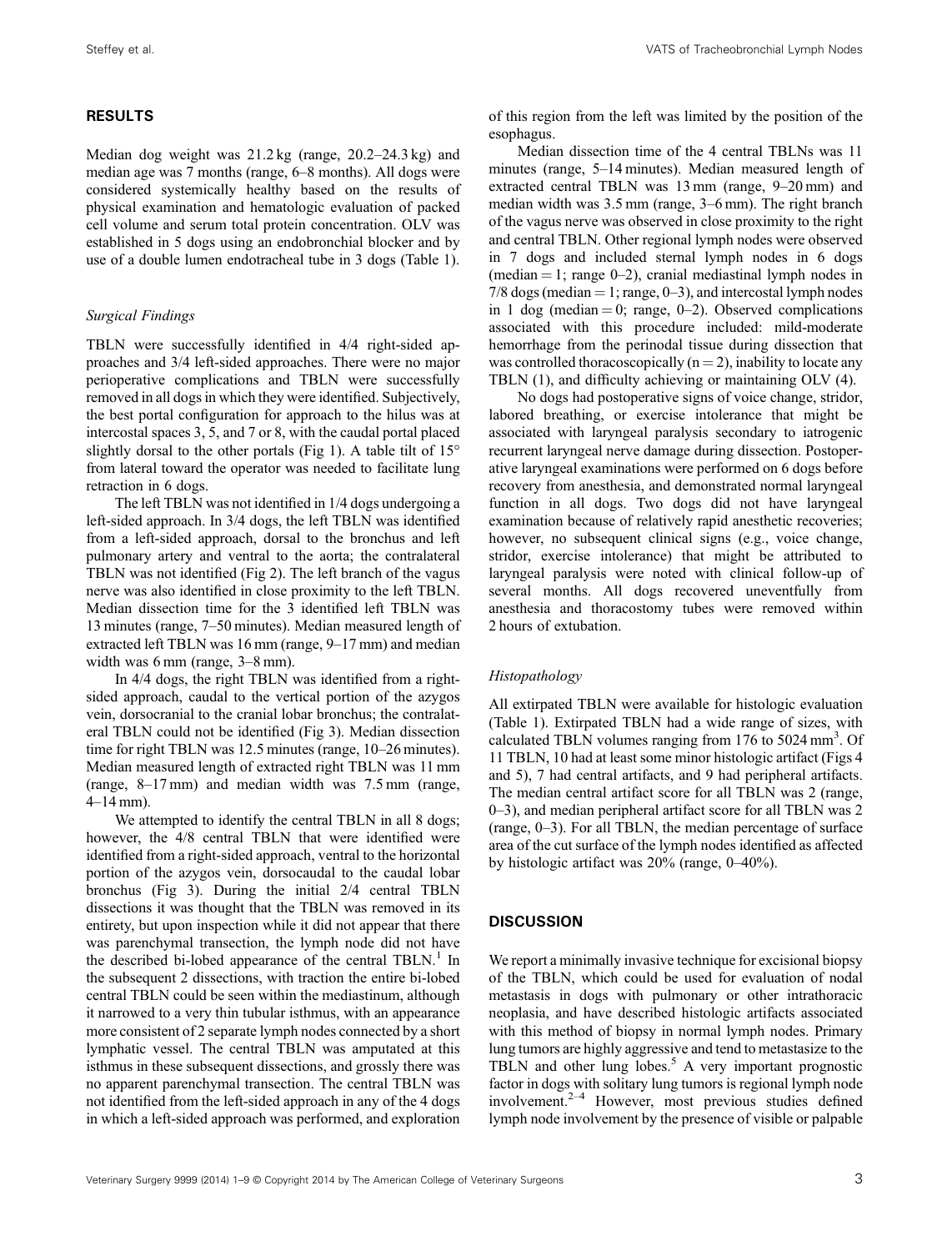| ICS 3, 5, 7<br>Right Central<br>None<br>Right<br>$\overline{2}1$<br>Right<br>$\overline{0}$<br>Time of dissection<br>Body weight (kg)<br>complications<br><b>TBLN</b> identified<br>Port sites used<br>Side operated<br>(minutes)<br>Procedural<br>Dog no. |                 |                                                              |                               | ω                                                                                     | 4              | Б                             | ဖ                                                                        |                                                                         |                          | $\infty$                                                            |
|------------------------------------------------------------------------------------------------------------------------------------------------------------------------------------------------------------------------------------------------------------|-----------------|--------------------------------------------------------------|-------------------------------|---------------------------------------------------------------------------------------|----------------|-------------------------------|--------------------------------------------------------------------------|-------------------------------------------------------------------------|--------------------------|---------------------------------------------------------------------|
|                                                                                                                                                                                                                                                            |                 | $\approx$ $\frac{1}{2}$                                      |                               | 24.3                                                                                  | 20.2           | 22.7                          | 22.7                                                                     | 20.9                                                                    |                          | 21.4                                                                |
|                                                                                                                                                                                                                                                            |                 | Right                                                        |                               | Left                                                                                  | Let            | Let                           | Right                                                                    | Right                                                                   |                          | Left                                                                |
|                                                                                                                                                                                                                                                            |                 | ICS 2, 4,                                                    | 6 high, 6 low                 | ICS 3, 5 low, 5 high, 7 ICS 3, 5,                                                     |                | $\overline{ }$<br>8 ICS 3, 5, | ICS 3, 5, 8                                                              | $\infty$<br>ICS 3, 5,                                                   |                          | $\overline{ }$<br>ICS 3, 5,                                         |
|                                                                                                                                                                                                                                                            |                 | Right                                                        | Central                       | Left                                                                                  | $\overline{=}$ | $\overline{=}$                | Central<br>Right                                                         | Right                                                                   | Central                  | None                                                                |
|                                                                                                                                                                                                                                                            | $\circ$         | 26                                                           | $\frac{1}{2}$                 | 50                                                                                    | $\frac{1}{2}$  | $\overline{ }$                | $\frac{4}{3}$<br>$\overline{1}$                                          | $\overline{4}$                                                          | Б                        | $\frac{1}{2}$                                                       |
|                                                                                                                                                                                                                                                            |                 | Ports placed                                                 | too cranial,                  | TBLN very hard to                                                                     | None           | None                          | None                                                                     | Could not maintain                                                      |                          | Unable to identify any                                              |
|                                                                                                                                                                                                                                                            |                 | initially too dorsal in chest.<br>Dissection<br>difficult to | deploy vessel<br>challenging, | tissue-needed<br>locate-small<br>and deep in                                          |                |                               |                                                                          | dissection due to lung<br>OLV. Very challenging<br>motion/inflation and |                          | TBLN, despite pleural<br>aorta, bronchus, and<br>dissection between |
|                                                                                                                                                                                                                                                            |                 | so more hemorrhage w/<br>iewing<br>sealer w/o<br>reduced vi  | injuring lung,                | through dissection,<br>Lost OLV midway<br>ventral to aorta.<br>to open pleura         |                |                               |                                                                          | mediastinal shift                                                       |                          | PA until limited by<br>right branch of PA                           |
|                                                                                                                                                                                                                                                            |                 |                                                              |                               | nhibitory to viewing<br>hemorrhage mildly<br>e-establish, some<br>significant time to |                |                               |                                                                          |                                                                         |                          |                                                                     |
| No (DLET)<br>and/or maintaining OLV<br>Difficulties establishing                                                                                                                                                                                           |                 | Yes                                                          | (DLET)                        | Yes (BB)                                                                              | Yes (BB)       | No (BB)                       | No (BB)                                                                  | Yes (DLET)                                                              |                          | No (BB)                                                             |
| (method used)                                                                                                                                                                                                                                              |                 |                                                              |                               |                                                                                       |                |                               |                                                                          |                                                                         |                          |                                                                     |
| $10 \times 5 \times 37 \times 3 \times 2$<br>Gross TBLN size after<br>removal from                                                                                                                                                                         |                 | $10 \times 8 \times 4$                                       | $18 \times 5 \times 3$        | LO<br>$20 \times 8 \times$                                                            |                |                               | $10\times15\times8\ 10\times3\times3\ 13\times5\times2\ 15\times5\times$ | $13 \times 6 \times 6$<br>S                                             | LO<br>$10\times 6\times$ | $\frac{4}{2}$                                                       |
| formalin (mm)                                                                                                                                                                                                                                              |                 |                                                              |                               |                                                                                       |                |                               |                                                                          |                                                                         |                          |                                                                     |
| 628<br>157<br>TBLN volume (mm <sup>3</sup> )<br><b>TBLN</b> surface                                                                                                                                                                                        | 176<br>66       | 1340<br>251                                                  | 1130<br>283                   | 3349<br>502                                                                           | 5024<br>471    | 377<br>94                     | 235<br>942<br>204<br>4                                                   | 1959<br>245                                                             | 1256<br>188              | §<br>≦≦                                                             |
| Central artifacts score<br>area $\text{ (mm}^2)$                                                                                                                                                                                                           |                 |                                                              |                               |                                                                                       |                |                               |                                                                          |                                                                         |                          |                                                                     |
| (Grade 0-4) of TBLN                                                                                                                                                                                                                                        |                 |                                                              |                               |                                                                                       |                |                               |                                                                          |                                                                         |                          |                                                                     |
| $\sim$ 0<br>Peripheral artifacts                                                                                                                                                                                                                           | $\circ$ $\circ$ |                                                              | ო ო                           |                                                                                       | ო ო            | $\circ$ $\sim$                | $\circ$ $\sim$<br>w w                                                    | ო ო                                                                     | ഗ ഗ                      | ≶<br>≦≦                                                             |
| score (grade 0-4) of<br>TBLN                                                                                                                                                                                                                               |                 |                                                              |                               |                                                                                       |                |                               |                                                                          |                                                                         |                          |                                                                     |
| $\overline{30}$<br>Total % surface area of<br>affected by artifact<br>evaluated TBLN                                                                                                                                                                       | $\circ$         | 25                                                           | $\overline{a}$                | Б                                                                                     | 20             | 20                            | $\overline{0}$<br>$\overline{0}$                                         | $\overline{0}$                                                          | 80                       | ₹                                                                   |

4 Veterinary Surgery 9999 (2014) 1–9 © Copyright 2014 by The American College of Veterinary Surgeons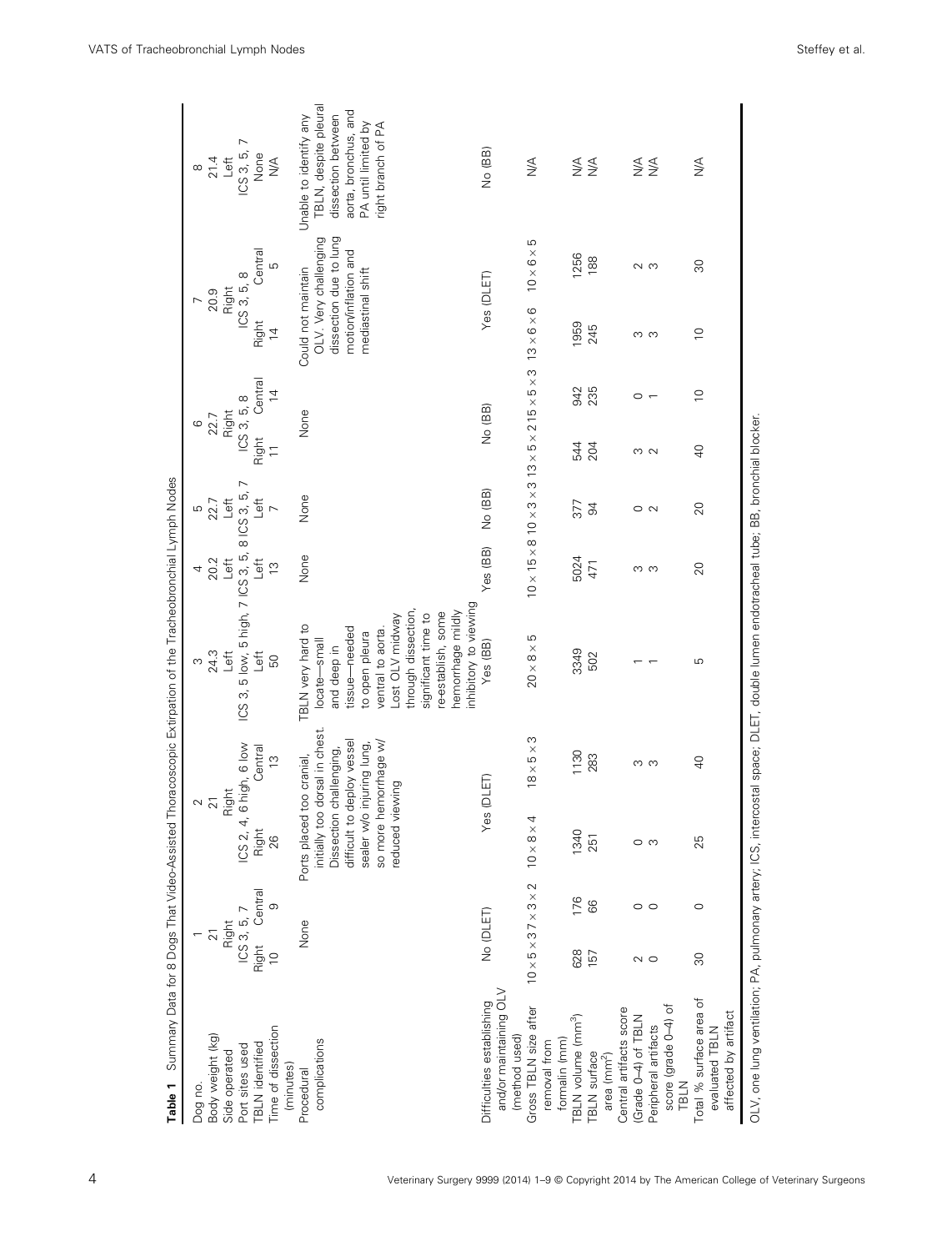

Figure 1 Operative image showing relative dorsoventral positioning of thoracoscopic ports at intercostal spaces 3, 5, and 8.

lymphadenomegaly, and this does not differentiate, or even always identify, microscopic metastatic disease. Evaluation with CT is more accurate than radiography for preoperative assessment of the TBLN in dogs, with a reported sensitivity of CT for correctly assessing TBLN status of 83%, and specificity of 100% in 14 dogs.<sup>16</sup> However, the reported accuracy of CT

for evaluating regional mediastinal lymph nodes in people with pulmonary neoplasia is variable with reported sensitivities ranging from 25% to 95% and specificities ranging from 46% to 100%, affected by factors such as subjectivity of individual radiologists, small node size, microscopic metastasis, and concurrent inflammation or hyperplasia.<sup>16</sup> CT is therefore not the perfect discriminatory test for nodal stage. A combination of positron emission tomography with CT has been described in evaluation of a pulmonary tumor yielding accurate differentiation between neoplastic and reactive tissue in a single  $\log_1^{17}$  but this is not an imaging modality that is available to most veterinarians, and surgical staging is still likely to be very important in directing therapy in this disease.

Assessment of the regional lymphatic basin by sentinel lymph node (SLN) biopsy has become the standard of care in people for a number of neoplastic diseases. The presence or absence of tumor cells in the first lymph node or nodes within a lymphatic drainage basin (the SLN) is considered to be indicative of the disease status within the lymphatic system. Because micrometastases may take many months to produce lymphadenomegaly detectable by imaging or palpation, early histologic evaluation of the SLN can allow for a more accurate assessment of stage. In numerous studies, the SLN has been shown to be a highly sensitive and specific indicator of the patient's true metastatic status.<sup>15,18–20</sup> Increased sensitivity in the detection of micrometastases in SLN allows for upstaging of patients who might have been staged as negative for nodal metastasis (N0) based on imaging characteristics or aspirates of regional lymph nodes alone. Human studies have demonstrated up to 30% of patients, previously staged as N0 before SLN evaluation, benefited from upstaging and subsequent adjustments in therapeutic plan after detection of micrometastases in a variety of neoplastic disease.<sup>18-20</sup>



Figure 2 Intraoperative image demonstrating dissection of the left TBLN (A), and the regional anatomy after extirpation of the left TBLN (B). The vagus nerve is not visible in these images but runs across the bronchus and pulmonary artery in a cranial to caudal direction, ventral to the dissection of the elevated TBLN.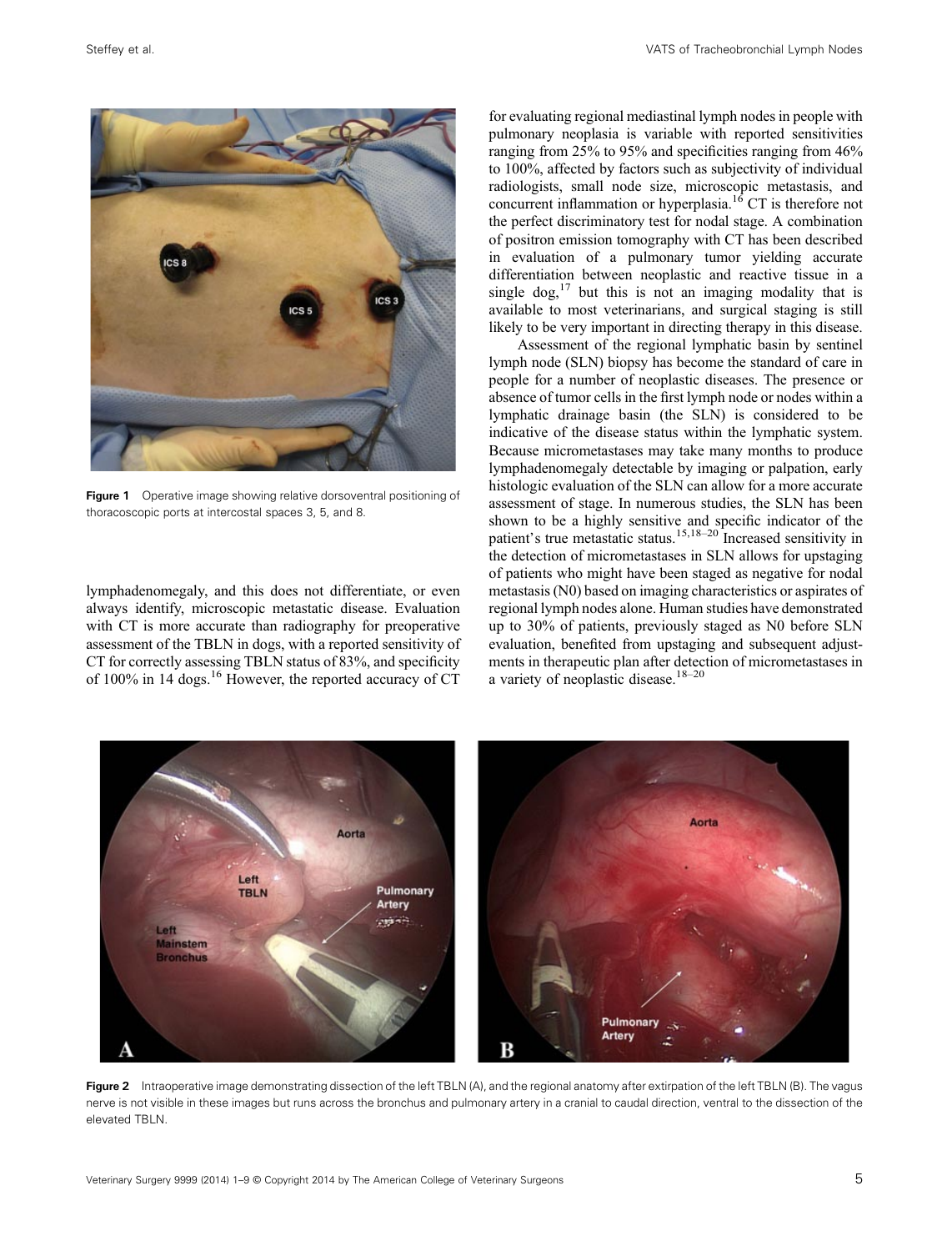

Figure 3 Intraoperative image showing pre-dissection right-sided regional anatomy of the TBLNs. The position of the central and right TBLNs are outlined in yellow.

The use of SLN mapping is in its infancy in veterinary medicine, but it has been described in a cohort of dogs with mast cell neoplasia and, based on the histopathology of the identified SLN, resulted in 42% of dogs in that study receiving additional treatment that would not have otherwise been offered.<sup>21</sup> In a recent study of human lung cancer, occult nodal metastasis was detected by cytokeratin immunohistochemistry in 22% of patients with tracheobronchial and mediastinal lymph nodes that were initially diagnosed as N0 on standard hematoxylin and eosin staining of the same lymph nodes, and



Figure 4 Hematoxylin and eosin stained histologic section of TBLN  $(40\times$  magnification) showing moderate (grade 3) central crush artifact (C) associated with hemorrhage (H).



Figure 5 Hematoxylin and eosin stained histologic section of TBLN  $(20 \times$  magnification) showing severe (grade 4) peripheral and central crush artifact (C).

this occult nodal metastasis was associated with decreased disease-free and overall survival.<sup>15</sup> On the basis of their results, Rusch et al.<sup>15</sup> recommended that immunohistochemical evaluation of N0 lymph nodes should be performed to identify patients that may benefit from combined modality treatment, and should be incorporated into future trials of adjuvant chemotherapy. The role of cytokeratin immunohistochemistry in N0 lymph nodes merits study in animals with primary lung tumors. It is conceivable that earlier identification of low‐ volume metastatic disease in the TBLN of dogs with lung cancer could alter treatment recommendations and prognosis in our patients as well.

Advantages of minimally invasive thoracic procedures over open surgical procedures have been demonstrated in people and dogs.<sup>22,23</sup> In people, VATS is the approach of choice for diagnosis and treatment of early stage non-small cell lung cancer and evaluation of hilar and mediastinal lymph nodes.23,24 Oncologic outcome including lymph node staging and surgical resection margins attained by VATS are identical to those obtained by open thoracotomy. $6-10,23-25$  VATS lung lobectomy has been described in the dog with good success in removal of the primary tumor; however, approach to the TBLN and histologic information on TBLN status has been limited in these case series.<sup>12–14</sup> A recent canine study reported that surgical times for VATS lung lobectomy in dogs were  $\sim$ 25% longer than an open lung lobectomy technique.<sup>14</sup> Surgeons might feel reluctant to further extend the operating time to perform TBLN extirpation, but the addition of excisional biopsy of a TBLN during a VATS lobectomy procedure is unlikely to prolong surgical time so markedly as to preclude the procedure. As long as the lymph node dissection can be safely achieved, the risk of improper staging is likely to be greater than extending the duration of the operation. In people, VATS systematic mediastinal lymph node dissection extends the operative time by 30 minutes in the right chest and between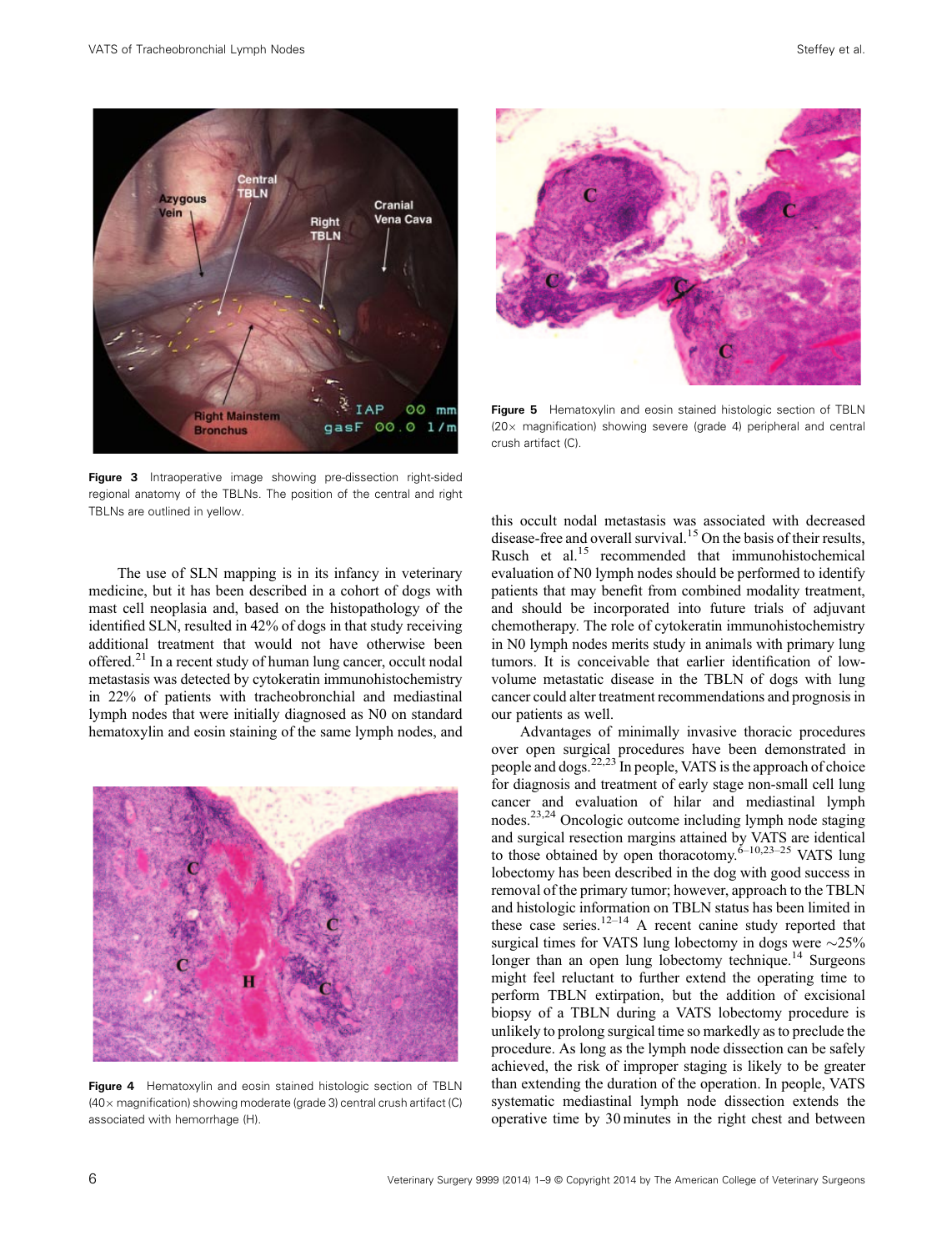45 and 60 minutes in the left chest.<sup>26</sup> Because we were allocating operative time toward investigation of regional anatomy and evaluation of port placement options in this study, and these experimental dogs were concurrently used for OLV training for an anesthesiology resident, recording of total surgical time including time needed for instrumentation was precluded, and we instead recorded TBLN dissection times. Of 11 TBLN removed, time of dissection for each node was <15 minutes for 9 TBLN. The 2 TBLN with dissection times >15 minutes (50 minutes and 26 minutes) were associated with procedural complications. In the dog requiring 50 minutes to extirpate the TBLN, loss of OLV and difficulty re-establishing OLV led to severe compromise in viewing and difficulties in dissection. In the dog requiring 26 minutes for dissection, moderate perinodal hemorrhage was experienced that was controlled thoracoscopically with the vessel‐sealer, but inhibited viewing of perinodal anatomy and slowed dissection.

OLV ventilation was used for all TBLN extirpation in this report and is considered mandatory for successful performance of this procedure. Loss of established OLV made viewing and dissection more challenging because of lung motion, and dissection generally could not be completed until OLV was re‐ established, although we did manage to complete dissection without re-institution of OLV in 1 dog. In addition to the specific study goals, these procedures were used for supervised OLV training for an anesthesia resident. This aspect of the study was not standardized, but we do not believe that it precluded the data obtained, as it would be difficult to standardize the method of OLV administration in clinical patients, and would be a potential issue in any case undergoing a VATS procedure requiring OLV.

In 1/8 dogs, the TBLN could not be identified thoracoscopically. In a clinical patient, it is standard practice at our institution to perform preoperative CT scans on all lung tumor patients, so had this been a clinical case, we would have had additional anatomic imaging information to determine if this dog did or did not have a lymph node on that side (anatomic variation is possible). In clinical patients, this challenge might also be mediated by using intraoperative lymphography. Peri‐ tumoral injection of optical dyes such as the vital blue dyes has been described and while optical dyes are not considered accurate enough to use as the sole agent for SLN identification in the relatively complicated mediastinal lymphatic basin in human lung cancer patients, it can be a useful aid in lymph node localization.<sup>18–21,27,28</sup> Anecdotally, the primary author has successfully used peri‐tumoral injection of methylene blue in a canine lung tumor patient during a VATS lung lobectomy procedure to localize an otherwise difficult to identify, normalsized TBLN for VATS excisional biopsy of the node.

No major operative complications were observed in this experimental cohort of young, normal dogs; however, unexpected or unanticipated complications are possible, and the operating surgeon should be prepared to convert to an open technique rather than compromise patient safety. In addition to the proximity of nearby major vascular structures, the surgeon should also be acutely aware of the relative proximity of, and risk of damage to, the pulmonary parenchyma, esophagus, and vagus nerves. On the left side of the thorax, the surgeon

should also be aware of the relative proximity of the recurrent laryngeal nerve where it passes around the ligamentum arteriosum, and while operative trauma to this structure was not observed in this cohort of dogs, this complication could result in temporary or permanent iatrogenic unilateral laryngeal paralysis. Recurrent laryngeal nerve palsy was identified in 6/410 cases in a recent human case series of VATS lobectomy and mediastinal LN dissection.<sup>23</sup>

The central TBLN has been described as a bi‐lobed lymph node.<sup>1</sup> During retraction and dissection of the 4 central TBLN in the dogs of this study, and under the magnification provided by the endoscope, it was observed that the central TBLN narrowed to a very thin tubular isthmus connecting the 2 lobes at what would be the cranial apex of the lymph node, and the lymph node(s) tended to easily separate at this isthmus during dissection. Whether this indicates that these structures are actually 2 separate, closely affiliated lymph nodes, or truly 1 bi-lobed lymph node is unknown. The clinical implication of this observation is that if it is desired to extirpate both lobes, attention must be given to ensure that both lobes are actually removed and not just the ipsilateral lobe.

In general, it was very difficult to completely avoid direct manipulation of TBLN during dissection. The pleural tissue is loose, and can be grasped near the TBLN to elevate and manipulate the lymph nodes away from neurovascular structures, but it also tears easily. Cardiopulmonary motion also contributes substantially to dissection challenges, especially notable at higher heart rates or with incomplete establishment of OLV. At some point in the procedure, some grasping of the TBLN directly becomes required for retraction and dissection. Care must be taken not to crush the tissue in the attempts to sample it. In the lymph nodes sampled in this study there was a wide range of the proportion of the surface of the area LN affected by artifact identified. It was the opinion of the reviewing pathologist that the observed artifacts were unlikely to be a diagnostic problem unless there were only very small numbers of very focal lesions present (small aggregates of tumor cells limited solely in location to within the area of artifact). While this is promising, as the goal of SLN biopsy is to identify low volume micrometastatic disease if present, even minor crush artifact could be clinically important, and care should be taken by the thoracoscopic surgeon to minimize handling of the TBLNs. While the number of lymph nodes removed in this study is too small to assess correlation of artifact with procedure experience statistically, it is our impression that there is a moderately steep learning curve to approaching the TBLN, and sample handling improves with correct port placement, adequate OLV, and operator experience.

A clinical limitation of the approach to the TBLN we report is that the contralateral TBLN cannot be seen or biopsied from the same surgical approach, and patient re-positioning would be required to access all TBLN. This may be of clinical importance especially in dogs with caudally located left‐sided primary lung tumors in which the closest regional LN (and possibly the true SLN) is the central TBLN, which is not easily accessible from a left‐sided VATS approach, at least when not enlarged. While there are only usually 3 TBLN in the dog, the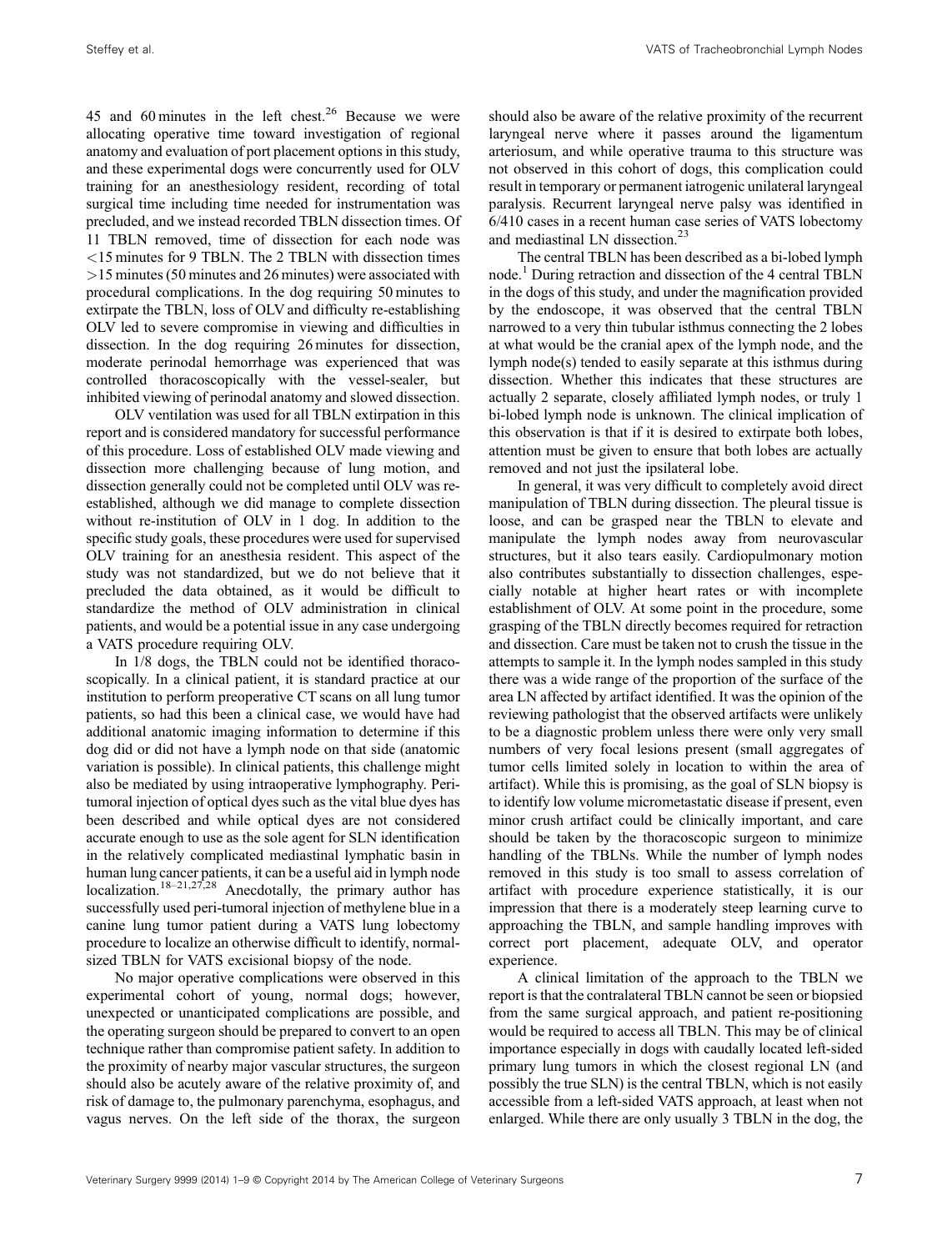consistency of lymphatic drainage patterns for pulmonary neoplasia in dogs is not known. Therefore, whether the anatomic limitations of a lateral approach will be a major clinical limitation to accurate staging, or whether biopsy of the left TBLN alone would be sufficient for SLN staging of all leftsided primary lung tumors, remains to be seen.

To date, this technique has been successfully implemented for excisional biopsy in 2 dogs with a solitary primary lung tumor and normal‐sized TBLN undergoing VATS lung lobectomy.<sup>14</sup> Further study is also warranted to determine the feasibility and limitations of this technique in dogs with overt lymphadenopathy. In a recent study of dogs with radiographic evidence of tracheobronchial lymphadenomegaly, in 84% this was associated with a diagnosis of neoplasia, of which 60% were lymphoid in origin and 24% were nonlymphoid.<sup>29</sup> Minimally invasive TBLN extirpation could play an important role in diagnosis and treatment recommendations in these cases in which the specific diagnosis cannot be made another way. However, marked mediastinal lymphadenomegaly has been described as a contraindication to VATS lobectomy for lung tumors in people.<sup>30</sup> Dissections in patients with overt lymphadenopathy are likely to be significantly more challenging because of the regional vascular anatomy and relative difficulty in retraction of grossly enlarged TBLN. Use of advanced imaging to assess for local invasion and relative position of nearby structures, and careful case selection will be needed in any consideration of extrapolating this technique to clinical patients with grossly enlarged TBLN.

Thoracoscopic TBLN extirpation is a feasible technique in dogs with normal TBLN and may be useful for obtaining more detailed staging on microscopic disease status in onocologic patients with normal‐sized TBLN. The TBLN ipsilateral to the VATS approach can be consistently identified in normal dogs. Minimal handling of the extirpated TBLN is important to minimize histologic artifact that could hamper identification of micrometastatic disease in clinical patients. Further study is warranted to determine the feasibility of this technique in dogs with lymphadenopathy. The central TBLN should be approached from the right side of the thorax.

## **DISCLOSURE**

The authors report no financial or other conflicts related to this report.

### **REFERENCES**

- 1. Evans HE, Howard E, DeLahunta A (eds): The lymphatic system, in Miller's anatomy of the dog (ed 3). Philadelphia, PA, Saunders, 1993, pp 717–757
- 2. McNeil EA, Ogilvie GK, Powers BE, et al: Evaluation of prognostic factors for dogs with primary lung tumors: 67 cases (1985–1992). J Am Vet Med Assoc 1997;211:1422–1427
- 3. Poulton GA, Brearley MJ, Powell SM, et al: Impact of primary tumor stage on survival in dogs with solitary lung tumors. J Small Anim Pract 2008;49:66–71
- 4. Ogilvie GK, Weigel RM, Haschek WH, et al: Prognostic factors for tumor remission and survival in dogs after surgery for primary lung tumor: 76 cases (1975–1985). J Am Vet Med Assoc 1989;195:109–112
- 5. Martano M, Boston S, Morello E, et al: Respiratory tract and thorax, in Kudnig ST, Seguin B (eds). Veterinary surgical oncology. Chichester, UK, Wiley Blackwell, 2012, pp 300‐314
- 6. Rueth NM, Andrade RS: Is VATS lobectomy better: perioperatively, biologically and oncologically? Ann Thorac Surg 2010;89:S2107–S2111
- 7. Flores RM, Park BJ, Dycoco J, et al: Lobectomy by video‐assisted thoracic surgery (VATS) versus thoracotomy for lung cancer. J Thorac Cardiovasc Surg 2009;138:11–18
- 8. Villmizar NR, Darrabie MD, Burfeind WR, et al: Thoracoscopic lobectomy is associated with lower morbidity compared with thoracotomy. J Thorac Cardiovasc Surg 2009;138:419-425
- 9. Whitson BA, Groth SS, Duval SJ, et al: Surgery for early‐stage non-small cell lung cancer: a systematic review of the videoassisted thoracoscopic surgery versus thoracotomy approaches to lobectomy. Ann Thorac Surg 2008;86:2008–2018
- 10. Whitson BA, Andrade RS, Boettcher A, et al: Video‐assisted thoracoscopic surgery is more favorable than thoracotomy for resection of clinical stage I non-small cell lung cancer. Ann Thorac Surg 2007;83:1965–1970
- 11. Pan TW, Wu B, Xu ZF, et al: Video‐assisted thoracic surgery versus thoracotomy for non-small cell lung cancer. Asian Pacific J Cancer Prev 2012;13:447–450
- 12. Garcia F, Prandi D, Pena T, et al: Examination of the thoracic cavity and lung lobectomy by means of thoracoscopy in dogs. Can Vet J 1998;39:285–291
- 13. Lansdowne JL, Monnet E, Twedt DC, et al: Thoracoscopic lung lobectomy for treatment of lung tumors in dogs. Vet Surg 2005;34:530–535
- 14. Mayhew PD, Hunt GB, Steffey MA, et al: Evaluation of short‐ term outcome after video‐assisted thoracoscopic lung lobectomy for resection of primary lung tumors in medium to large breed dogs. Proceedings Veterinary Endoscopy Society, Key Largo, FL, May 2013; pp 20–21
- 15. Rusch VW, Hawes D, Decker PA, et al: Occult metastases in lymph nodes predict survival in resectable non–small‐cell lung cancer: report of the ACOSOG Z0040 trial. J Clin Oncol 2011;29:4313–4319
- 16. Paoloni MC, Adams WM, Dubielzig RR, et al: Comparison of results of computed tomography and radiography with histopathologic findings in tracheobronchial lymph nodes in dogs with primary lung tumors: 14 cases (1999–2002). *J Am Vet Med* Assoc 2006;228:1718–1722
- 17. Ballageer EA, Forrest LJ, Jeraj R, et al: PET/CT following intensity‐modulated radiation therapy for primary lung tumor in a dog. Vet Radiol Ultrasound 2006;47:228–233
- 18. Saha S, Dan AG, Beutler T, et al: Sentinel lymph node mapping technique in colon cancer. Int Semin Surg Oncol 2004;31:374–381
- 19. Canavese G, Gipponi M, Catturich A, et al: Sentinel lymph node mapping in early stage breast cancer: technical issues and results with vital blue dye mapping and radioguided surgery. J Surg Oncol 2000;74:61–68
- 20. Braat AE, Oosterhuis JWA, Moll FCP, et al: Successful sentinel node identification in colon carcinoma using patent blue V. J Cancer Surg 2004;30:633–637